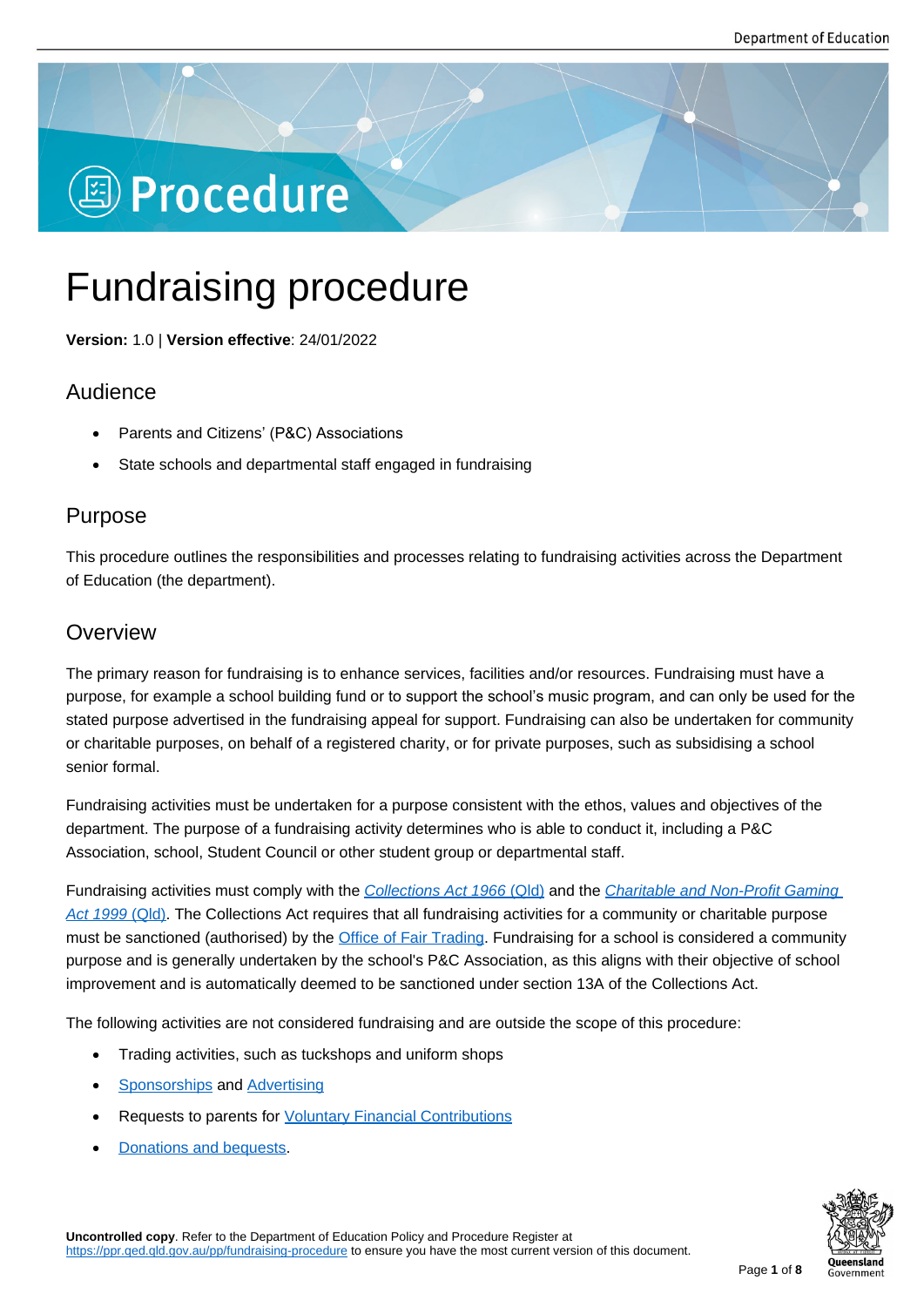This procedure should be read in conjunction with the Fundraising guidelines, which provide details on types of fundraising, specific requirements related to raffles, online fundraising and alcohol, and accounting requirements.

## **Responsibilities**

#### **P&C Associations**

- can conduct fundraising on behalf of the school for which they are formed, as sanctioned under the *Collections Act 1966* (Qld)
- must ensure that fundraising conducted on behalf of their school aligns with their objective of school improvement
- [may conduct fundraising o](https://www.legislation.qld.gov.au/view/html/inforce/current/act-1966-007)n behalf of a registered charity, but must be mindful that their main purpose is to support the school
- must conduct fundraising in accordance with the *Collections Act* and the P&C Accounting Manual
- must develop an annual fundraising calendar in conjunction with the school
- must ensure that fundraising involving gaming complies with the *Charita[ble and Non-Profit Gamin](https://education.qld.gov.au/parents-and-carers/parent-participation/p-and-c/accounting-manual)g Act 1999* (Qld)
- must comply with all record keeping requirements for each fundraising activity.

#### **Princi[pals](https://www.legislation.qld.gov.au/view/html/inforce/current/act-1999-026)**

- must work with the school's P&C Association to develop an annual fundraising calendar
- must ensure that fundraising does not unreasonably disrupt service delivery
- must seek a sanction from the *Office of Fair Trading* if the fundraising is conducted by the school for the school
- must determine, in conjunction with the group undertaking fundraising, whether other fundraising activities in schools require a sanction
- must check appropriateness of and authorise any fundraising activities that use the school's name or take place on the school grounds.

#### **Student Councils, other student groups and departmental staff**

- may fundraise on behalf of external registered charities or, in schools, to offset the general costs of a school activity (such as graduations or camps)
- must seek a sanction from the Office of Fair Trading if fundraising on behalf of an organisation not registered with the Australian Charities and Not-for-profits Commission
- must consult with the principal to determine whether their fundraising activities require a sanction
- must comply with [all record keeping requirements for each fundraising](https://www.acnc.gov.au) activity.

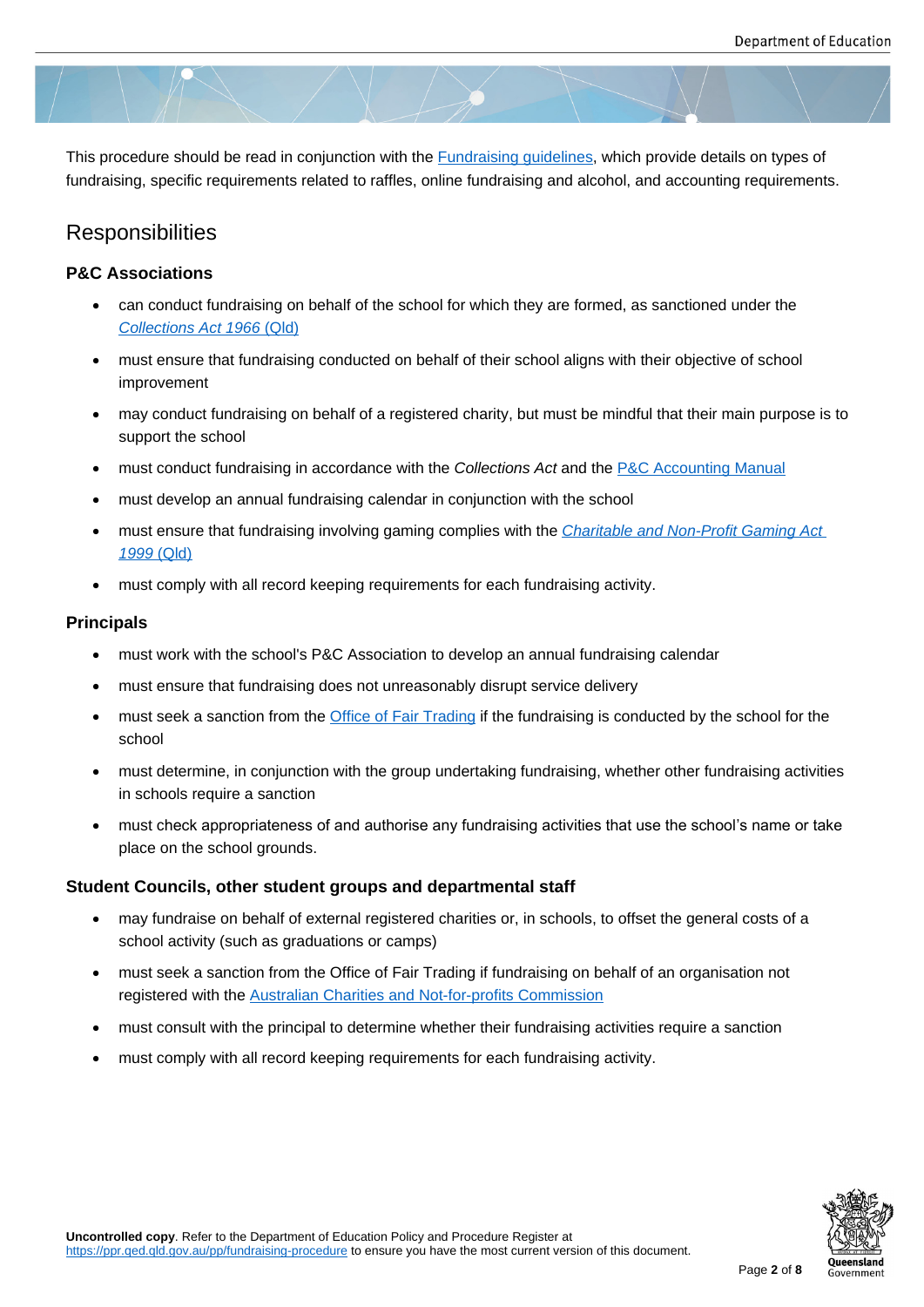### Process

#### **Step 1. Planning the annual fundraising calendar for schools**

- The P&C Association, in consultation with the Principal, develops an annual fundraising calendar for the school that includes:
	- o all planned fundraising activities
	- o the purpose of each fundraising activity
	- o how funds raised will be used.
- Principal ensures that planned fundraising activities do not unreasonably disrupt service delivery.
- Principal confirms the purpose of each fundraising activity, which determines who in the school community is able to conduct it.
- Principal and P&C Association amend the fundraising calendar as required if opportunities for additional fundraising activities arise during the year.

#### **Step 2. Planning fundraising activities**

#### **Fundraising for a community and charitable purpose**

Fundraising for a community purpose (which includes a school) or a charitable purpose is regulated by the *Collections Act 1966* (Qld) and requires a sanction to conduct.

Fundraiser determines whether they are sanctioned to conduct the activity.

- [If fundraising for a](https://www.legislation.qld.gov.au/view/html/inforce/current/act-1966-007) community or a charitable purpose, other than for a registered charity:
	- $\circ$  for P&C Associations no further action regarding a sanction is required, as fundraising for community or charitable purposes is automatically sanctioned under the Collections Act, as long as it aligns with the P&C Association's objectives as outlined in the *Education (General Provisions) Act 2006* (Qld) (Chapter 7 Part 1)
	- o for fundraising by the school, Student Councils, other student groups and departmental staff in schools – request the principal to seek a sanction from the [Office of Fair Trading to conduct the fundraising](https://www.legislation.qld.gov.au/view/html/inforce/current/act-2006-039) or refer the fundraising opportunity to the P&C Association for their consideration
	- $\circ$  for departmental staff outside of schools such as corporate office staff seek a sanction from the Office of Fair Trading to conduct the fundraising.
- If fundraising for a registered charity, the fundraiser:
	- o searches the Australian Charities and Not-for-profits Commission website to confirm that the char[ity is](https://www.qld.gov.au/law/laws-regulated-industries-and-accountability/queensland-laws-and-regulations/associations-charities-and-non-for-profits/charities-and-fundraising/starting-an-appeal-for-fundraising-support)  [registered to fu](https://www.qld.gov.au/law/laws-regulated-industries-and-accountability/queensland-laws-and-regulations/associations-charities-and-non-for-profits/charities-and-fundraising/starting-an-appeal-for-fundraising-support)ndraise in Queensland
	- $\circ$  seeks authority from the charity (via their website or direct contact) to conduct a fundraising activity or to participate in [an event organised by the charity,](https://www.acnc.gov.au) as these activities use the charity's sanction
	- $\circ$  confirms with the charity any special requirements, including how money is to be transferred after the activity has been conducted.

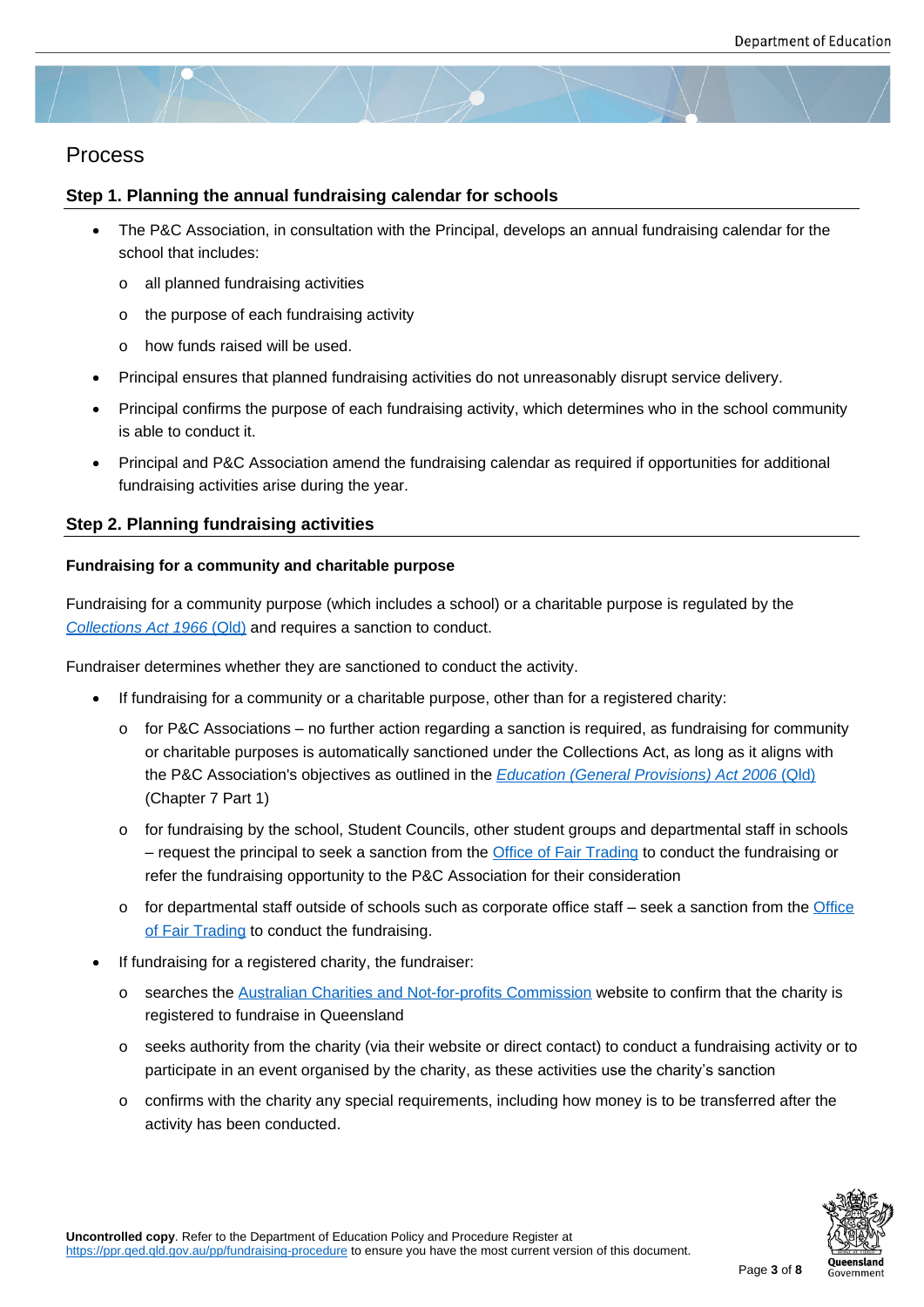If fundraising in a school, the fundraiser must obtain approval from the principal prior to holding the fundraising activity, including permission to hold the activity on the school grounds or to use the school's name.

#### **Fundraising for a private purpose**

Fundraising for a private purpose, for example to offset the costs of a school activity such as a graduation or a school camp, is not regulated by the *Collections Act 1966* (Qld) and a sanction is generally not required. Fundraising for a private purpose can be conducted by P&C Associations, a school, Student Councils, other student groups and departmental staff in or outside of schools.

- If fundraising in a school:
	- o fundraiser seeks approval from the principal to hold the fundraising activity
	- o principal seeks advice from the Office of Fair Trading on behalf of the fundraiser if there are any concerns regarding whether a sanction is required or whether the fundraising complies with legislation
	- $\circ$  principal approves the fundraising activity, including providing permission to hold the activity on the school grounds or to use the sc[hool's name.](https://www.qld.gov.au/law/laws-regulated-industries-and-accountability/queensland-laws-and-regulations/associations-charities-and-non-for-profits/charities-and-fundraising/starting-an-appeal-for-fundraising-support)
- If fundraising in a school is being undertaken by the Student Council, other student groups or departmental staff, principal informs the P&C Association of the activity as a courtesy.

#### **Step 3. Conducting the fundraising activity**

- Fundraiser ensures public communications relating to the fundraising appeal for support clearly explain the purpose of the activity, how it will be conducted and how and where the fundraising proceeds will be allocated.
- Fundraiser ensures that fundraising activity complies with the relevant legislation, all applicable Government and departmental policies and procedures, the department's **Fundraising guidelines**, and any other local requirements, including ensuring that:
	- o fundraising involving gaming, including raffles, complies with the *Charitable and Non-Profit Gaming Act 1999* (Qld)
	- o where food and/or drink is involved for fundraising in schools, the requirements of the Smart Choices Healthy Food and Drink Supply Strategy for Queensland School[s are met](https://www.legislation.qld.gov.au/view/html/inforce/current/act-1999-026)
	- o [fundraising](https://www.legislation.qld.gov.au/view/html/inforce/current/act-1999-026) by P&C Associations is not undertaken through product endorsement, such as commission for sales if the purchaser quotes the school or association
	- o [approvals for and provision of alcohol comply with Office of Liquo](https://education.qld.gov.au/students/student-health-safety-wellbeing/student-health/smart-choices)r and Gaming requirements and be authorised in line with the Approval for purchase and use of alcohol (DoE employees only)
	- o risks relating to online fundraising, including crowdfunding, have been considered
	- o council or shopping centre approvals are sought if [relevant.](https://www.business.qld.gov.au/industries/hospitality-tourism-sport/liquor-gaming/liquor/licensing/applications/permits)
- Fundraiser conducts the activity.

#### **Step 4. Finalising the fundraising activity**

 Fundraiser maintains records of the fundraising activity (in line with departmental record keeping requirements and the P&C Accounting Manual), including where relevant:

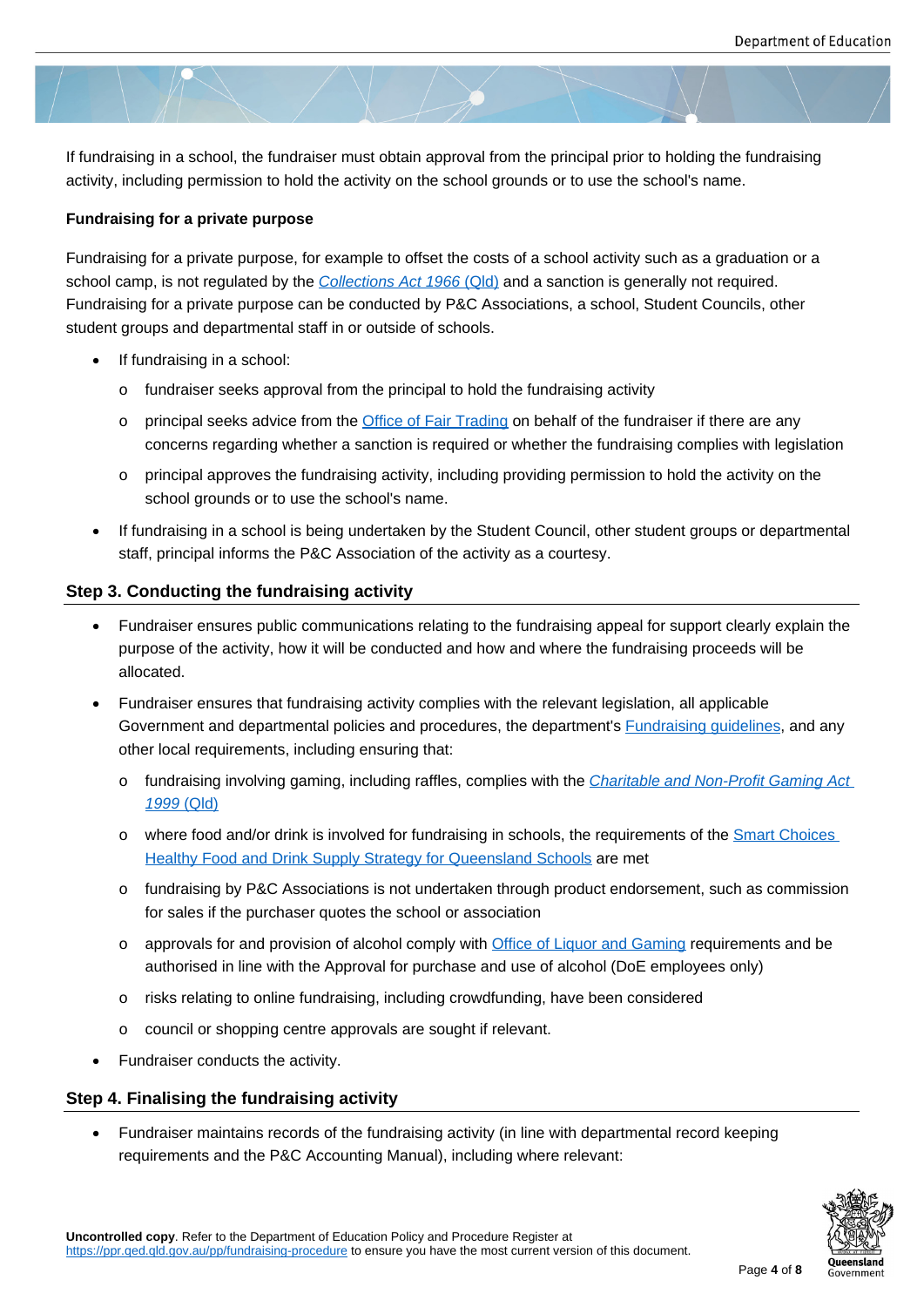- o the purpose of the fundraising activity
- o the full name and address of the fundraising promoter, the person making the appeal for support, as defined in the *Collections Act 1966* (Qld), including their authority for acting as promoter
- o all income and expenditure, and funds raised by the fundraising activity, and how those funds are used
- o a copy of any [audit report generated](https://www.legislation.qld.gov.au/view/html/inforce/current/act-1966-007)
- o any other relevant financial records or related correspondence.
- P&C Associations refer to the P&C Accounting Manual for detailed information on relevant process requirements for functions such as receipting, account keeping and record retention.
- Fundraiser banks funds raised by the fundraising activity as soon as practicable:
	- o for P&C Associations, dep[osit in the P&C Associati](https://education.qld.gov.au/parents-and-carers/parent-participation/p-and-c/accounting-manual)ons bank account and:
		- transfer to the school in the form of a donation, for fundraising on behalf of the school
		- transfer to the relevant recipient, for fundraising for other purposes
	- o for Student Councils, other student groups and departmental staff, transfer funds raised directly to the relevant recipient or deposit in the school account for transfer to the recipient
	- $\circ$  for departmental staff outside of schools, transfer funds raised directly to the relevant recipient.

## **Definitions**

| <b>Term</b>               | <b>Definition</b>                                                                                                                                                                                                                                                                                                                                                                                                               |
|---------------------------|---------------------------------------------------------------------------------------------------------------------------------------------------------------------------------------------------------------------------------------------------------------------------------------------------------------------------------------------------------------------------------------------------------------------------------|
| Appeal for support        | Any means of invitation to the public which is designed to obtain money or other<br>articles for a stated purpose. The invitation can be expressed or implied and made<br>either verbally, in writing, by conduct or by advertisement.                                                                                                                                                                                          |
| <b>Charitable purpose</b> | Supplying help, aid, relief, support, education, instruction, care, housing or other<br>assistance to any persons in distress. Includes aiding in any manner a hospital,<br>ambulance or nursing service in Queensland and supporting a registered charity.                                                                                                                                                                     |
| <b>Community purpose</b>  | Any purpose which promotes or is directed to the general welfare of the public at<br>large or in a particular locality; including the construction, provision, maintenance or<br>repair of buildings, works, parks, recreation grounds, other places (or of amenities<br>therein) used or enjoyed by members of the public. Fundraising for a school is<br>considered a community purpose under the Collections Act 1966 (Qld). |
| <b>Fundraising</b>        | The process of gathering voluntary contributions of money or other resources by<br>requesting donations from individuals, businesses, charitable foundations, or<br>governmental agencies.                                                                                                                                                                                                                                      |
| <b>Fundraiser</b>         | The person or persons conducting the fundraising, for example a P&C Association, a<br>school (represented by the principal), a Student Council or other student group or<br>departmental staff. See also Promoter.                                                                                                                                                                                                              |

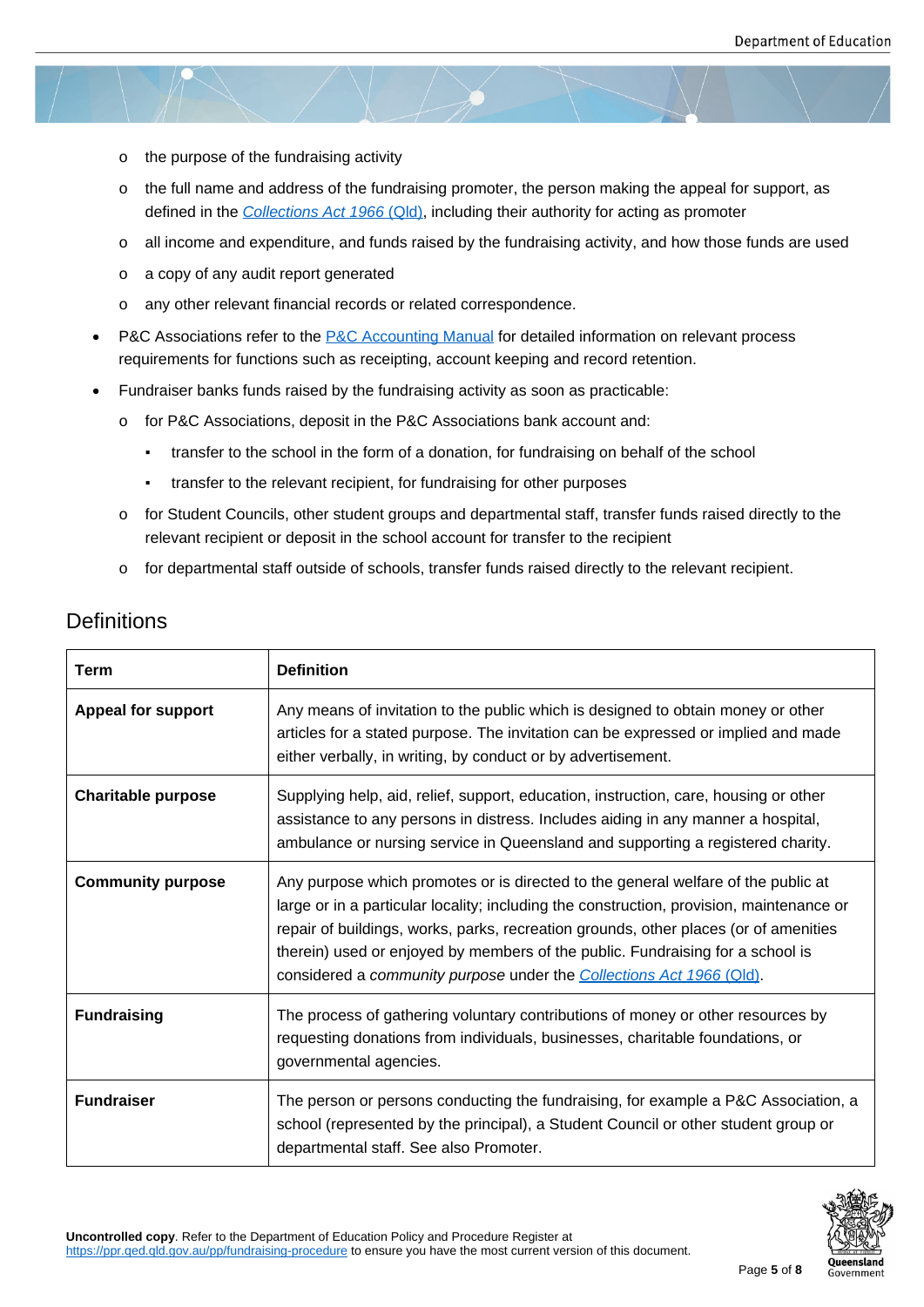| <b>Term</b>                                         | <b>Definition</b>                                                                                                                                                                                                                                                      |
|-----------------------------------------------------|------------------------------------------------------------------------------------------------------------------------------------------------------------------------------------------------------------------------------------------------------------------------|
| Gaming                                              | A game, scheme or arrangement offering prizes, whether or not tickets are sold or<br>distributed, in which the winners are decided:                                                                                                                                    |
|                                                     | entirely or partly by chance or                                                                                                                                                                                                                                        |
|                                                     | by a competition or other activity having an outcome depending on chance<br>e.g. a guessing competition.                                                                                                                                                               |
|                                                     | Examples include raffles, sweeps, football doubles, cent auctions, lucky door prizes,<br>an art union, a promotional game, bingo, lucky envelopes, silver circles, chocolate<br>wheels etc.                                                                            |
| <b>Parents &amp; Citizens'</b><br>(P&C) Association | A P&C Association is a Statutory Body established under State legislation and<br>considered a Government entity. As a Government entity, Queensland State school<br>P&Cs cannot register as a charity with the Australian Charities and Not-for-profits<br>Commission. |
| Private purpose                                     | A purpose not considered to be "charitable" or "community", as defined by the<br>Collections Act 1966 (Qld), such as graduations and school camps.                                                                                                                     |
|                                                     | Activities that could create a public perception that a school, other departmental unit<br>or staff member is promoting or recommending an external organisation.                                                                                                      |
| <b>Product endorsement</b>                          | For example, endorsement includes schools sending a letter to parents<br>recommending or promoting a company's products or services.                                                                                                                                   |
|                                                     | Contact Strategic Communication and Engagement for further advice.                                                                                                                                                                                                     |
| <b>Promoter</b>                                     | In relation to an appeal for support for any purpose, the person or persons making the<br>fundraising appeal for support. In schools this is usually the principal. See also<br>Fundraiser.                                                                            |
| <b>Registered charity</b>                           | The <i>Charities Act 2013</i> (Cwth) states that to be recognised as a charity, an<br>organisation must:                                                                                                                                                               |
|                                                     | be not-for-profit                                                                                                                                                                                                                                                      |
|                                                     | have only charitable purposes that are for the public benefit                                                                                                                                                                                                          |
|                                                     | not have a disqualifying purpose                                                                                                                                                                                                                                       |
|                                                     | not be an individual, a political party or a government entity.                                                                                                                                                                                                        |
|                                                     | A "registered charity" makes application to the Australian Charities and Not-for-profits<br>Commission (ACNC) and must meet a number of obligations (financial, reporting and<br>other) to maintain their registration.                                                |
|                                                     | The ACNC maintains a Charity Register which contains detailed information on each<br>charity, including a list of locations of where they can operate e.g. Australia wide,<br>Queensland only etc.                                                                     |

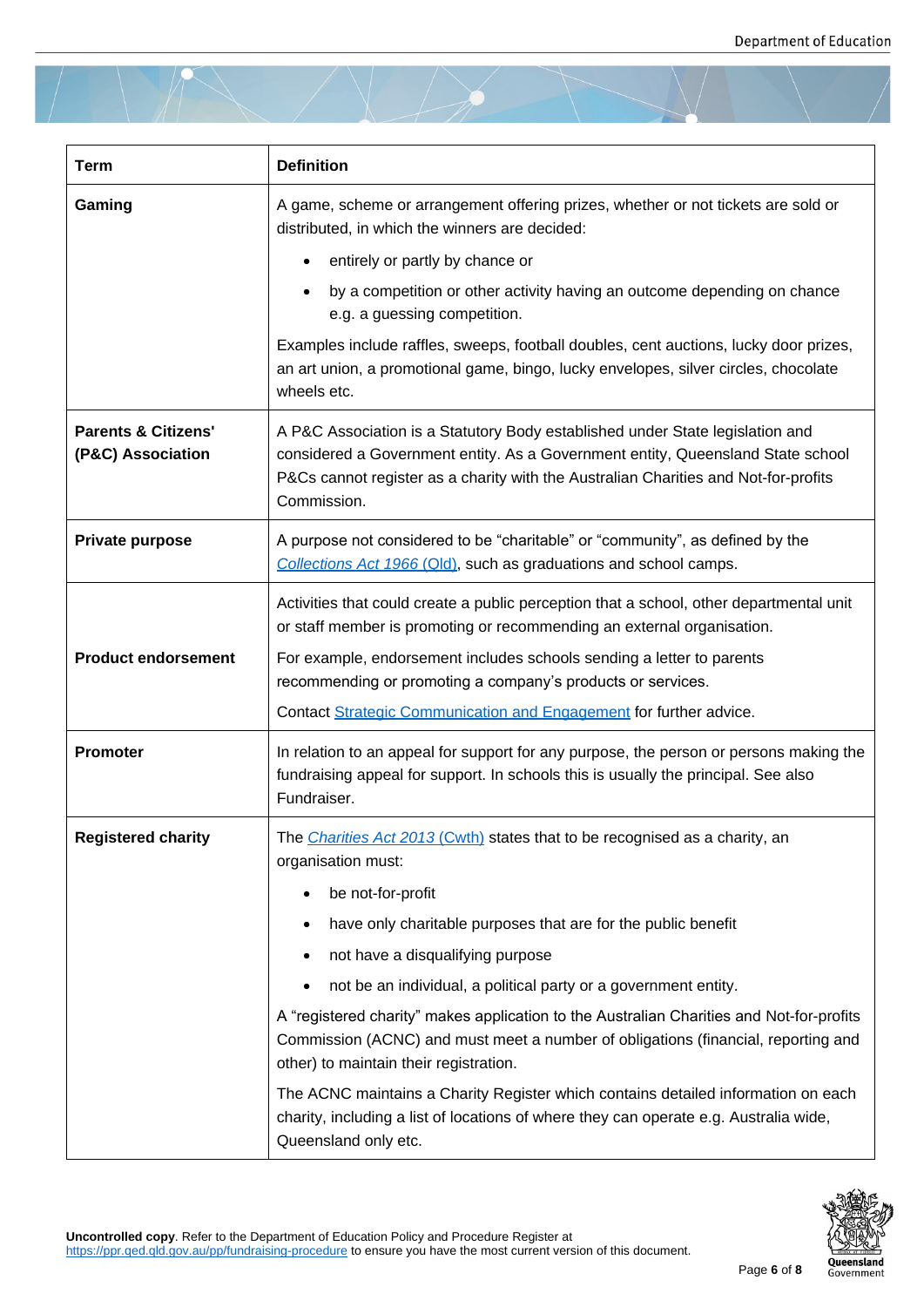| Term     | <b>Definition</b>                                           |
|----------|-------------------------------------------------------------|
| Sanction | A permit to fundraise issued by the Office of Fair Trading. |

## Legislation

- *Charitable and Non-Profit Gaming Act 1999* (Qld)
- *Charities Act 2013* (Cwth)
- *[Collections Act 1966](https://www.legislation.qld.gov.au/view/html/inforce/current/act-1999-026)* (Qld) (Part 3)
- *[Education \(General Provis](https://www.legislation.gov.au/Details/C2013A00100)ions) Act 2006* (Qld) (Chapter 7)

## Dele[gations/Authorisatio](https://www.legislation.qld.gov.au/view/html/inforce/current/act-1966-007)ns

Nil

## Policies and procedures in this group

Nil

## Supporting information for this procedure

• Fundraising quidelines

## Other resources

- Parents and Citizens' Associations procedure
- Advertising procedure
- [Sponsorship procedure](https://ppr.qed.qld.gov.au/pp/parents-and-citizens-associations-procedure)
- [The Office of Fair Trad](https://ppr.qed.qld.gov.au/pp/advertising-procedure)ing
- [Managing conflicts of in](https://ppr.qed.qld.gov.au/pp/sponsorship-procedure)terest (DoE employees only)
- [OneSchool Finance accou](https://www.qld.gov.au/law/laws-regulated-industries-and-accountability/queensland-laws-and-regulations/associations-charities-and-non-for-profits/charities-and-fundraising)nts receivable (DoE employees only)
- [Receipting \(DoE employees o](https://intranet.qed.qld.gov.au/Services/strategymanagement/integrity-employee-relations/InfoFlyers/Pages/ManagingConflictsofInterest.aspx)nly)
- [Securing and Managing Physical Cash \(D](https://oneschoolhelp.eq.edu.au/finance/accounts-receivable-income-manager)oE employees only)
- [Deductible](https://intranet.qed.qld.gov.au/services/finance/revenue/receipting) Gift Recipient Funds (DoE employees only)
- **[P&C Accounting Manual](https://intranet.qed.qld.gov.au/Services/Finance/internal-controls/Pages/securing-managing-physical-cash.aspx)**
- [Qld Government General Reten](https://intranet.qed.qld.gov.au/Services/Finance/Taxation/deductible-gift-recipient-funds/Pages/default.aspx)tion and Disposal Schedule
- [Taxation \(DoE employee](https://education.qld.gov.au/parents-and-carers/parent-participation/p-and-c/accounting-manual)s only)